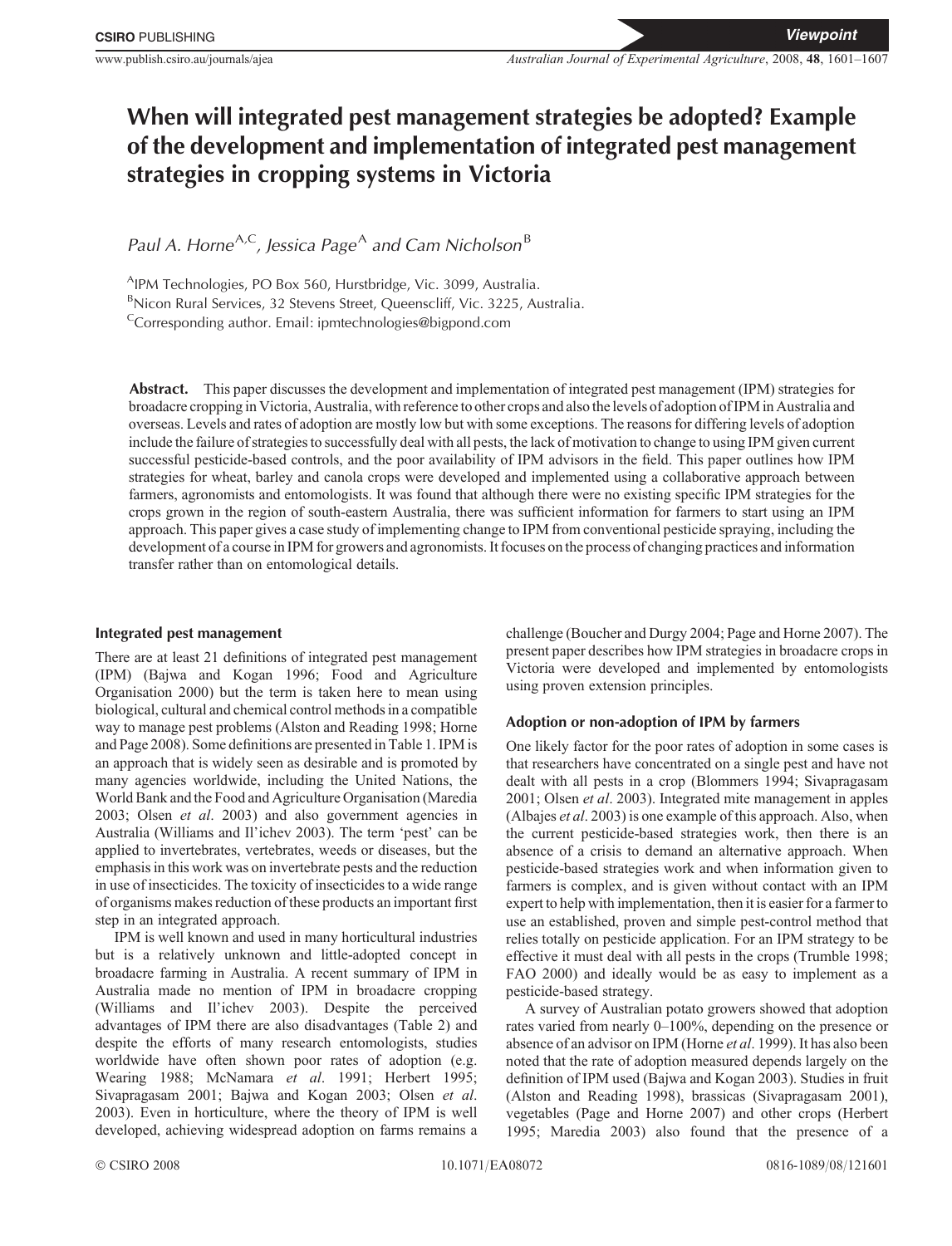<span id="page-1-0"></span>

| Definition                                                                                                                                                                                                                                                                                                                                                                                                                                                                                                                                                                                                                                                                                                                                                                                                                                          | Reference cited                                                                        |
|-----------------------------------------------------------------------------------------------------------------------------------------------------------------------------------------------------------------------------------------------------------------------------------------------------------------------------------------------------------------------------------------------------------------------------------------------------------------------------------------------------------------------------------------------------------------------------------------------------------------------------------------------------------------------------------------------------------------------------------------------------------------------------------------------------------------------------------------------------|----------------------------------------------------------------------------------------|
| Applied pest control that combines and integrates biological and chemical control.<br>Integrated control is a pest population management system that utilises all suitable techniques,<br>either to reduce pest populations and maintain them at levels below those causing economic<br>injury, or to so manipulate the populations that they are prevented from causing such injury.<br>Integrated pest management is a strategy of pest containment that seeks to maximise natural<br>control forces such as predators and parasites, and to utilise other tactics only as needed and with<br>a minimum of environmental disturbance. Integrated pest management, in its simplest form, is a<br>control strategy in which a variety of biological, chemical and cultural control practices are<br>combined to give stable long-term pest control. | Stern et al. (1959)<br>Smith and van den Bosch (1967);<br>Glass (1975); Ramalho (1994) |
| IPM means 'intelligent pest management'.                                                                                                                                                                                                                                                                                                                                                                                                                                                                                                                                                                                                                                                                                                                                                                                                            | Zweig and Aspelin (1983)                                                               |

#### **Table 1. Some definitions of integrated pest management** Source: [Bajwa and Kogan \(1996\)](#page-5-0)

|  | Table 2. Advantages and disadvantages of adopting integrated pest management |  |  |  |  |  |
|--|------------------------------------------------------------------------------|--|--|--|--|--|
|--|------------------------------------------------------------------------------|--|--|--|--|--|

| Advantages                                                             | Disadvantages                                                                                                                                 |
|------------------------------------------------------------------------|-----------------------------------------------------------------------------------------------------------------------------------------------|
| Reduced dependence on pesticides                                       | More complex than control by pesticide alone and requires a shift in<br>understanding                                                         |
| Increased safety to farm workers, spray operators<br>and the community | Requires a greater understanding of the interactions between pests and<br>beneficials                                                         |
| A slower development of resistance to pesticides                       | Requires a greater understanding of the effects of chemicals                                                                                  |
| Reduced contamination of food and the environment                      | Increased time and resources                                                                                                                  |
| Improved crop biodiversity                                             | Level of damage to the crop may initially increase during transition to<br>an integrated pest management program, in some horticultural crops |

specialist IPM advisor working closely with small groups of farmers is necessary for successful adoption of IPM [\(Olsen](#page-6-0) *et al*. [2003\)](#page-6-0). These reports give a range of reasons for the poor rates of adoption and some of these are listed here:

- \* Too few entomologists as advisors
- \* Focus on research rather than implementation
- Too complex
- No local advisor
- Not enough information
- \* Chemical-based control still works

To improve the rate of adoption of IPM it is necessary to deal with each of these issues. However, it is also well known that the chemical industry supports pesticide-based approaches to pest control whereas the support of IPM depends on a lesser (public)-funded strategy ([Herbert 1995; Bajwa and Kogan](#page-5-0) [2003\)](#page-5-0). As shown in Table 3, there are usually large differences between the features of pesticide technology and IPM that help explain the often slow rate of change to using IPM. However, the two main factors are that pesticides are still easy to apply and are relatively cheap [\(Albajes](#page-5-0) *et al*[. 2003\)](#page-5-0).

| Table 3. Comparison of integrated pest management and chemical-based supports |
|-------------------------------------------------------------------------------|
| Derived from Bajwa and Kogan (2003)                                           |

| Pesticides                                             | Integrated pest management                                                       |
|--------------------------------------------------------|----------------------------------------------------------------------------------|
| Compact technology                                     | Diffuse technology with multiple components                                      |
| Easily incorporated into regular farming operations    | At times difficult to reconcile with normal farming operations                   |
| Promoted by private sector                             | Promoted by public sector                                                        |
| Aggressive sales promotion supported by professionally | Promoted by extension personnel usually trained as                               |
| developed advertising campaigns                        | educators not as salespersons                                                    |
| Results of applications usually immediately apparent   | Benefits often not apparent in the short-term                                    |
| Consequently, pesticide technology was rapidly adopted | Consequently, adoption of integrated pest management<br>technology has been slow |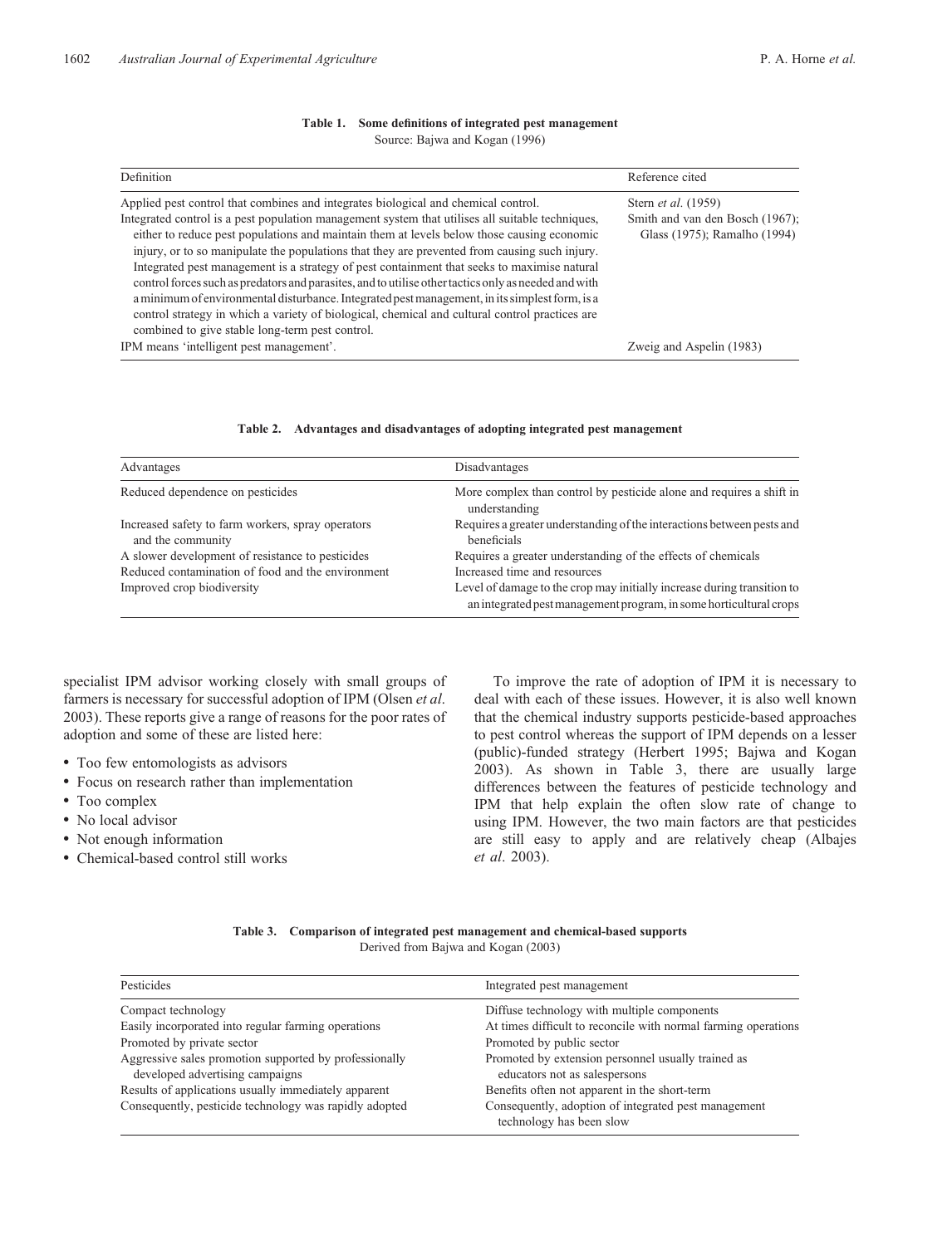In broadacre cropping and grazing in Australia the regular use of broad-spectrum insecticides and miticides has been viewed as being good farm practice (e.g. TimeRite sprays for *Halotydeus destructor*(Tucker) (red-legged earth mite) (http://www.timerite. com.au/, verified 22 October 2008) and calendar-based sprays for aphids using synthetic pyrethroids ([Thackray](#page-6-0) *et al*. 1999). The routine spraying of synthetic pyrethroids on wheat crops (*Triticum aestivum* L. em. Thellin) is also advised in the USA ([Roberson 2007\)](#page-6-0). In general the products used are low cost compared with other farm treatments, they usually achieve immediate results and their application can be combined with other farm applications such as herbicide spraying and fungicide treatments.

The small cost and convenience aspect of the current system has encouraged the regular use of insecticides, even if the application may not have been necessary. Application of insecticides even when no pests were observed has been known from other crops before IPM was adopted [e.g. rice (*Oryza sativa* L.) production in Indonesia [\(Oka 2003](#page-5-0))]. The addition of an insecticide was also seen as an 'insurance policy' (Stoner *et al*[. 1986](#page-6-0)), to guard against potential pest build-up in the future. Insecticide treatments are widely adopted and are currently the basis for most pest-control activity in cropping in Australia [\(Gu Fitt and Baker 2007](#page-5-0); J. Cameron, Independent Consultants Australia, pers. comm.). The type of insecticides used are broad spectrum and known to kill beneficial species such as carabid beetles (Coleoptera : Carabidae) ([Curtis and Horne 1995](#page-5-0)), which are important biological control agents [\(Horne 2007](#page-5-0)).

# **Case study: examples of IPM being implemented in Victoria, Australia**

## *Conventional practice*

The established practice (before adopting IPM) within the group of farmers and agronomists discussed in the present paper can be summarised as follows. Synthetic pyrethroid or organophosphate insecticides were sprayed at or near the time of planting to control establishment pests such as *H. destructor* in *Brassica napus* L. (canola) crops. These were used routinely on most paddocks or as a reaction to observed damage. Similarly, molluscicide baits were usually applied routinely or at the first signs of damage by slugs such as *Deroceras reticulatum* (Muller) (Mollusca : Limacidae) or *Milax gagates* Draparnaud (Mollusca : Milacidae) in *B. napus* (canola) crops. Repeated applications of insecticide or bait were made if damage continued. *T. aestivum* (wheat) was sprayed with a synthetic pyrethroid insecticide at 3 and 6 weeks after crop emergence for control of aphids and barley yellow dwarf virus. *Hordeum vulgare* L. (barley) was often sprayed with insecticide for armyworm.

Advice on pest control has been given by agronomists who were also advising on a range of agronomic issues. However, most agronomists are not trained in entomology and, in the absence of expert entomologists, relied on accepted pesticidebased recommendations. Advice that was unproven in the absence of specialist entomological support was considered risky. The result was that the routine use of cheap broadspectrum insecticides had become standard practice.

Except for the few cases of control failure (e.g. with insecticide-resistant pests such as *Plutella xylostella* (L) diamondback moth) the insecticides usually worked with no apparent disadvantages. Control of invertebrate pests is just one part of farm management and when the insecticide approach works it is seen as a fairly minor part. So the problem in proposing an IPM approach in the absence of a crisis is why would farmers and their advisors want to change from something that is simple and that works to something more complex and risky?

## *IPM in Victorian cropping systems*

In 2002, entomologists from IPM Technologies (Hurstbridge, Vic.) began working with a group of 15 collaborating farmers and their agronomists near Inverleigh, Victoria  $(38^{\circ}06'00'$ : 144 $^{\circ}03'00'$ ) to investigate the practicality of an IPM approach in broadacre cropping. There was interest amongst this group in sustainable farm practices, including reducing reliance on insecticides. A basic IPM strategy was developed from existing entomological information, discussions with collaborating farmers and agronomists and field observations. It aimed to increase populations of resident beneficial species to deal with resident (establishment) pests and also to use transient beneficial species to help control transient pests without disturbing populations of either resident or transient beneficial species. The approach involved: (i) correct identification of pests and beneficials; (ii) eliminating insecticide sprays when insufficient pests were present; (iii) using insecticides in the least-disruptive way; and (iv) using cultural controls such as time of planting. There was also interest in controlling pests in stubble-retained systems, as there was a perception of increased pest problems with this method, as has also occurred overseas [\(Stinner and House 1990](#page-6-0)).

Collaborating farmers agreed to nominate three paddocks [one each of *B. napus* (canola), *T. aestivum* (wheat) and *H. vulgare* (barley)] on which they would follow a basic IPM strategy on a commercial scale. The farmer received regular monitoring of the nominated paddocks by entomologists and an agronomist. Monitoring was achieved using standard techniques including pitfall traps, direct searching and suction sampling in addition to the agronomist's regular monitoring. The monitoring led to the identification of beneficial insects and mites, correct identification of pests and the trend in numbers of pests relative to numbers of beneficials. A collaborative decision was made each week during establishment of canola and at key times for both wheat and barley, based on the results of monitoring, past experience and implications of pesticide applications on the biological control of other pests. The results of the first year of trialling this approach on a commercial scale were a reduction in insecticide use (no insecticides were sprayed compared with routine applications the year before) and better pest control, primarily through better identification of pests [e.g. *Forfucula auricularia* L. (European earwigs) were recognised as causing damage that had previously been blamed on slugs]. The farmers and agronomists were satisfied with the results and decided to apply the IPM approach on more paddocks the following year.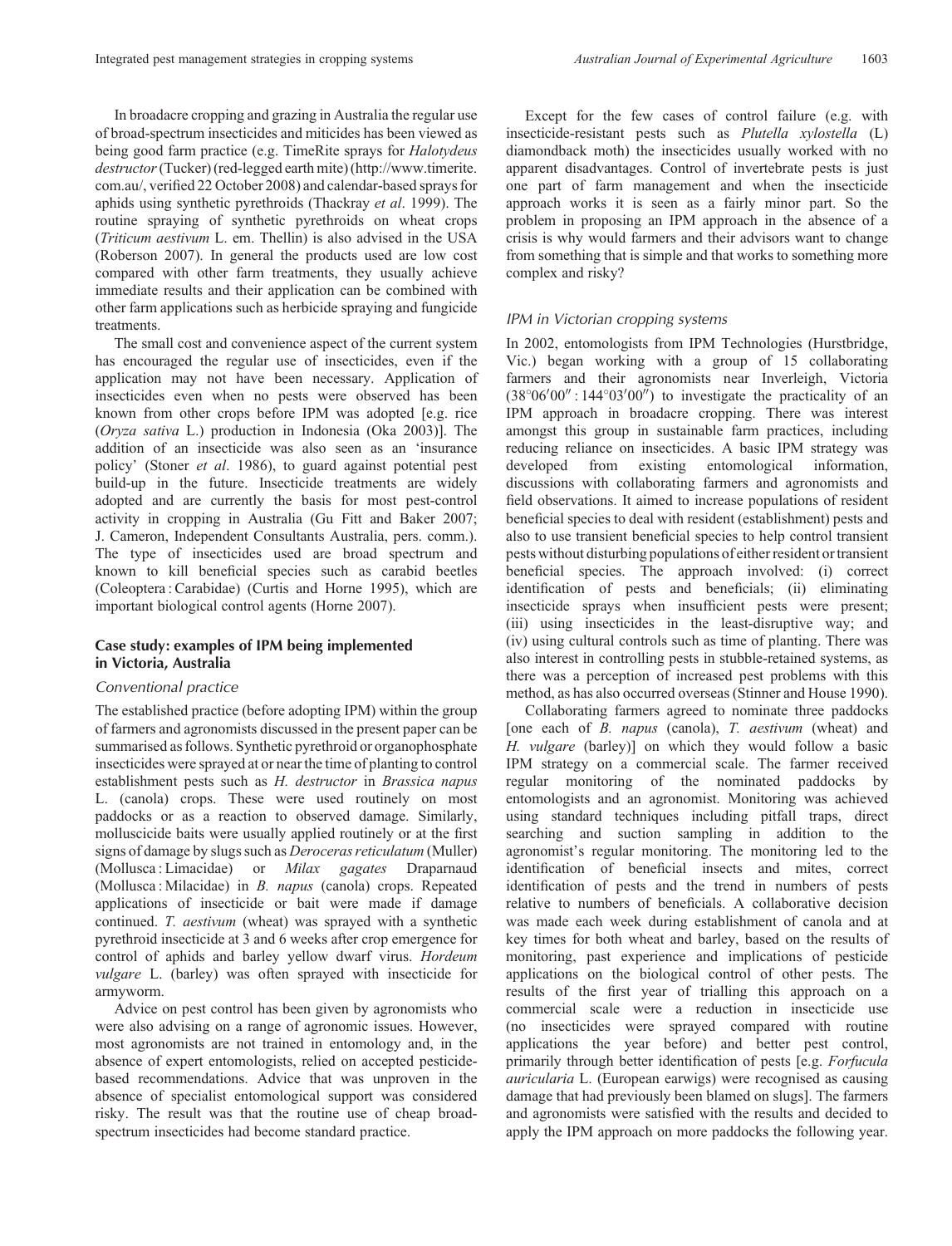Although the answers to the pest problems on these farms were in fact quite simple the outcomes have been massive. The farmers have greatly reduced their reliance on insecticides and are now using IPM on the whole farm. On some of these farms no insecticides at all have been applied via a boom spray in the last 5 years ([Horne and Page 2008](#page-5-0)).

## *Development of IPM to a wider audience*

These successful trials of IPM on a commercial scale led to the development of an IPM training course for farmers and their agronomists as part of a project called 'Grain and Graze' being conducted in the Glenelg-Hopkins and Corangamite catchment management areas in Victoria [\(Land and Water Australia 2008](#page-5-0)). The course was based on the elements of a pasture productivity program conducted in southern Australia in the 1990s [\(Tromph](#page-6-0) [2001\)](#page-6-0). Twenty-two people enrolled in the course, with approximately half being district agronomists. It was considered important to have both farmers and their agronomists involved at the same time, so that any decisions in this new approach were taken jointly. Following initial training workshops, the course involved field observations and decision making using an IPM approach in commercial crops over a cropping season.

The aim of the course was to keep the information clear and concise and, most importantly, to change insecticide usage. The participants needed to understand how insecticides fit within an IPM strategy, including the effect that they have on beneficial species. Although the course included a component on insect identification it was not an entomology course. Its purpose was to show that there are a whole range of insects that live in crops, many of which are beneficial and can be of great value or benign and neither a pest nor biological control agent.

Where possible the course involved group discussion. The combination of entomologists with specific IPM knowledge, agronomists with good understanding of local issues and farmers with their own experiences resulted in the development of very achievable and practical IPM strategies for the crops nominated using the combined available knowledge. All participants developed a comprehensive IPM strategy for each of their crops, which they were able to implement and test with support from IPM specialists. An example of an IPM strategy for canola has been given by [Horne and Page \(2008\)](#page-5-0). Each grower and agronomist was able to highlight specific issues to address, and it was noted that the farmers were often willing to take more risks until a compatible set of proven control options was developed for each farm.

It was acknowledged in the course that the most difficult aspect of implementing an IPM strategy would be the decision making during the season, and in particular for control of establishment pests in canola. Damage to the plants during the cotyledon stage could result in crop loss and possibly require replanting. The strategies developed tried to ease this pressure as much as possible by planning ahead and possibly using seed dressings. However, at some point the decision to use an insecticide or not would have to be made. The questions to be answered would be: Will the crop suffer economic loss this week if an insecticide is not used? If we are spraying a fungicide or herbicide should we include an insecticide? These

are the very real and very stressful decisions that need to be made in order to implement IPM.

Field sessions were required as part of the course follow up. Course participants and entomologists met in nominated paddocks at critical times to discuss and answer any questions or concerns of the group. These visits were often followed by several phone calls until an agreed decision was made.

The answers to most of the questions raised did not require detailed scientific data but did require confirmation that there was no immediate cause for concern. It is important to remember that insecticides were used because they are cheap, effective and the accepted practice. It was changing this attitude that was the barrier to adoption of IPM and not a demand from farmers for more data.

All participants successfully implemented the IPM strategies on the nominated paddocks and have continued to do so. After the initial year of trialling this approach the decision making has become considerably easier. Some farmers now value their populations of beneficial insects so much that it is harder for them to decide to use a broad-spectrum insecticide even if some pest damage may occur, because they know what they will lose and the other pest problems that may arise as a result.

#### **Discussion**

Successful examples of IPM adoption have usually involved several key elements – collaboration between farmers and advisors, local demonstrations and availability of expertise (e.g. Horne *et al*[. 1999;](#page-5-0) [Sivapragasam 2001](#page-6-0); [van Lenteren](#page-6-0) [2003](#page-6-0); [Heisswolf and Kaye 2007\)](#page-5-0). The adoption of IPM in crops and pastures described in the present paper has been achieved through a combination of available knowledge, rapid testing of IPM approaches at a farm scale and the application of proven extension principles. The use of such a farmer-participatory approach is recognised as an important tool in extension generally [\(Black 2000](#page-5-0); [Murray 2000\)](#page-5-0) and is also known to be a successful means of delivering IPM training and research ([Dent](#page-5-0) *et al*[. 2003](#page-5-0)). Critical in the successful adoption of IPM was the willingness of growers to be involved in commercial-scale trials following their acceptance of the IPM principles outlined in workshops and courses. An essential part of this adoption has been the close one-on-one relationships developed with experts in the paddock. It enabled uncertainty over observations to be resolved and allowed tactics to be discussed. The effective answering of questions by experts in the paddock and the access to experts to give an immediate response at any time has underpinned the adoption at the whole farm scale.

The main outcome aimed for in the course was changed insecticide use, and so the farm practice change model used in the Sustainable Grazing Systems program ([Nicholson](#page-5-0) *et al*. 2003) was applied to the development and implementation of IPM. This model described a continuous three-stage process of motivation, trialling exploration and farm practice change, and recognised the importance of supporting decision making in achieving practice change [\(Fig. 1](#page-4-0)).

The initial workshops provided a non-threatening learning environment, which is known to assist in creating motivation to change ([Fell 1997\)](#page-5-0). The workshops and in-field training were intended to give growers and agronomists the principles of IPM and then to give enough new information to apply it on the farm.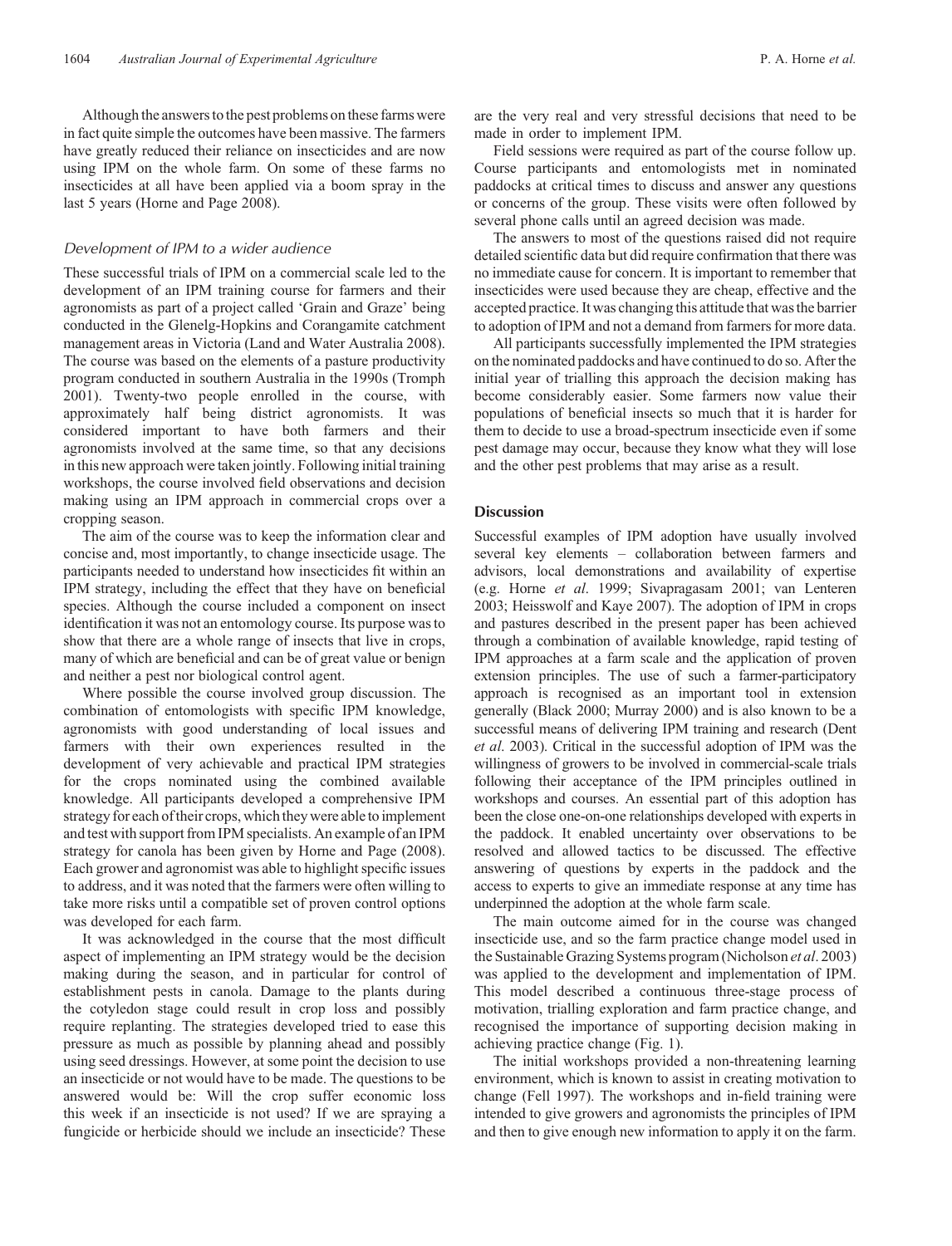<span id="page-4-0"></span>

Fig. 1. The three stages of the sustainable grazing systems farm practice change model: motivation, exploration and trialling, and farm practice change.

The course was not a detailed entomological course as it is known that too much detailed information given to farmers can be overwhelming and so deter farmers from attempting IPM ([Lynch Greene and Kramer-LeBlanc 1997; Heisswolf and](#page-5-0) [Kaye 2007\)](#page-5-0). Instead, on-going support was available from entomologists whenever needed. All participants (100%) who attended the course understood the concept and were prepared to trial it, and at the end of the season had seen IPM work. That is, they had used naturally occurring biological control agents, had decided on particular cultural controls, and had eliminated the use of broad-spectrum insecticides. Those involved in the course were then, as described by [van de Fliert \(2003\),](#page-6-0) 'able to make better, informed decisions for location-specific agro-ecosystem management'.

As confidence has grown in the application of IPM, farmers and agronomists have become willing to apply the same principles to more paddocks. For example, it has been reported that since 2006 all insect control decisions for clients across 40 000 ha of crops inspected by one agronomy company have been considered within an IPM context and control recommendations made accordingly ([Watson 2007\)](#page-6-0). This company sees that it has a marketing advantage of being able to offer an IPM service. The concept of motivation created by advantage is not new [\(Frank 1995; Barr and Cary 2000](#page-5-0)).

Recent studies recognise the significant influence that stress can have on decision making ([Shrapnel and Davie 2001; Pannell](#page-6-0) *et al.* [2006](#page-6-0)). Any change is stressful, and this includes changing to use IPM. In some cases the potential economic losses were large if the IPM approach did not work, adding to the anxiety not only for the farmer but for those who were advising them. It has been pointed out that until there is confidence in an IPM strategy, a farmer is unlikely to risk 100% of the crop for a possible 10% gain [\(Trumble](#page-6-0) [1998](#page-6-0)). The approach described here gave that confidence to allow adoption. Direct access to entomologists (including mobile phone number) was provided to help minimise the stress felt by farmers and advisors. Many called at key times and the farmers involved have since become strong advocates for IPM.

## *Changed use of insecticides*

A successful implementation of any IPM strategy will require the provision of support forthe farmer. In most cases manuals and fact sheets alone cannot provide the support needed; it must come from direct contact with experts. The previous insecticide approach provided peace of mind that all necessary actions to control pests had been taken and so it is up to the IPM experts, as much as possible, to provide the same level of reassurance. On-going entomological support is essential as without this support it is known that interest in IPM falls and the availability of pesticides leads to loss of adoption [\(Herbert](#page-5-0) [1995;](#page-5-0) [Sivapragasam 2001;](#page-6-0) [Oka 2003](#page-5-0)).

The most important result of the process that is described here was changing the attitude that existed: 'spray an insecticide, just in case'. Growers and agronomists involved in the IPM work now know that this can cause problems such as killing beneficial insects and mites and causing secondary pest problems. It is important to note that sublethal effects of insecticides can also be seriously detrimental to populations of beneficial species ([Desneux Decourtye and Delpuech 2007](#page-5-0)) and so those beneficials that survived an insecticide application could still be seriously affected.

There had previously been no consideration that such practices could cause problems with populations of beneficial species. There is a wealth of information in the scientific literature about beneficial species of invertebrates and certainly enough to begin using the knowledge. The approach taken was to apply IPM principles to specific sites, which enabled the basic interactions to be observed without establishing major research trials, as was described by [Kemmis and McTaggart \(1988\)](#page-5-0). However, the IPM strategies discussed here are seen as just the starting point and there are many opportunities for research to improve them.

## **Conclusions**

There are several points that will conclude this paper, and these are listed below. The results described here are well founded in the scientific literature and deal with the problem of implementing IPM. [Herbert \(1995\)](#page-5-0) described most of these issues and more than a decade later the same issues are present. The problems are still present but now there are alternative answers present if we want to use them.

- (1) There is sufficient entomological information to begin successful IPM in commercial broadacre cropping and to deal with problems as they arise.
- (2) The case study outlined here demonstrates a successful approach, consistent with known approaches to IPM adoption, with an unusually rapid rate of adoption compared with overall world trends. The success described requires close collaboration between farmer, agronomist and entomologist advisor.
- (3) 'IPM cannot be packaged like seeds' ([FAO 2000\)](#page-5-0) and needs to suit the individuals involved. In the case study presented, site-specific advice was given by entomologists direct to farmers and agronomists.
- (4) If IPM is complex then it is the role of advisors to interpret the information available and make it simple.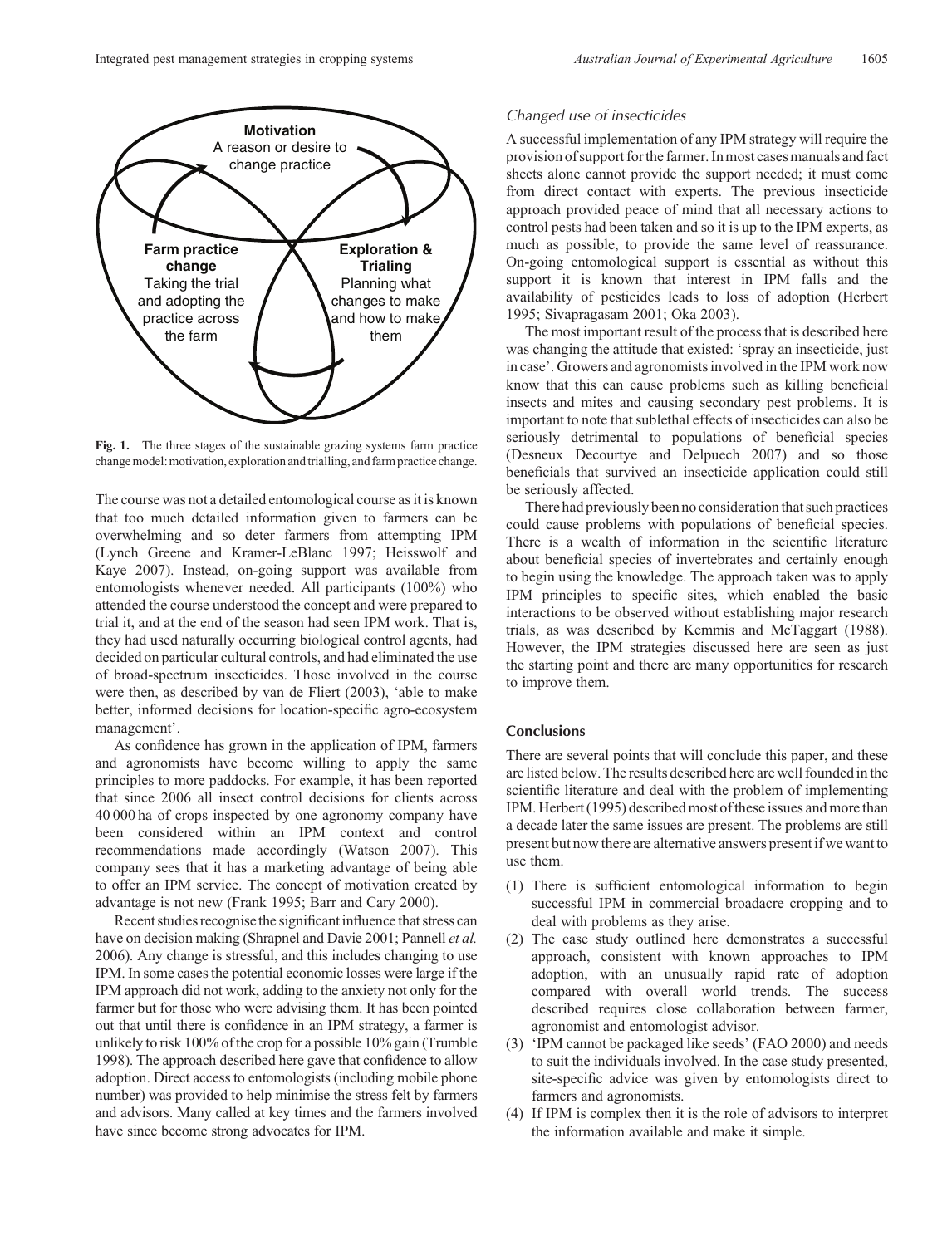<span id="page-5-0"></span>(5) After IPM has been adopted, there is still a requirement for constant collaboration between entomologists, farmers and agronomists to avoid IPM being seen as simply an alternative insecticide program. After IPM for invertebrate pests has been adopted, there is further opportunity to increase the scope to deal with a range of other pests in a holistic approach.

#### **Acknowledgements**

We acknowledge the support for IPM provided by Grains Research and Development Corporation for funding of projects IPM00001 and IPM00002. Thisinitial support was developed further by Southern Farming Systems (with particular involvement from former CEO, Col Hacking) and the Grain and Graze program, which allowed rapid extension of on-farm trials and extension support. The commercial demonstrations of IPM in cropping were totally dependant on the individual farmers who agreed to trials on their farms, and in particular Rowan Peel who was the very first. Without the support of Peter O'Loughlin and Agvise, the rapid involvement of farmers that we worked with would have been impossible and the collaboration of David Watson of AgVise and Steve Dickson (now at Crop Plus) was essential. The development of an IPM course for farmers and agronomists was made possible by the involvement of Rural Industries Skills Training in Hamilton, Victoria. For the implementation of IPM in a commercial, rather than research, environment we acknowledge the tireless efforts of Neil Hives. Finally, we would like to thank Drs Chris Anderson and Paul Umina for their support with the preparation of this paper, and Anna Cutler and Janet Horne for comments on the final manuscript.

#### **References**

- Albajes R, Sarasua MJ, Avilla J, Arno J, Gabarra R (2003) Integrated pest management in the Mediterranean region: the case of Catalonia, Spain. In 'Integrated pest management in the global arena'. (Eds KM Maredia, D Dakouo, D Mota-Sanchez) pp. 341–355. (CABI Publishing: Wallingford, UK)
- Alston DG, Reading ME (1998) Factors influencing adoption and educational outreach of integrated pest management. *Journal of Extension* **36**. Available at http://www.joe.org/joe/1998june/a3.html [Verified 22 October 2008]
- Bajwa WI, Kogan M (1996) 'Compendium of IPM definitions.' (Oregon State University: Corvallis, OR) Available at http://ipmnet.org/IPMdefinitions/ [Verified 22 October 2008]
- Bajwa WI, Kogan M (2003) IPM adoption by the global community. In 'Integrated pest management in the global arena'. (Eds KM Maredia, D Dakouo, D Mota-Sanchez) pp. 97–107. (CABI Publishing: Wallingford, UK)
- Barr N, Cary J (2000) 'Influencing improved natural resource management on farms.' (Bureau of Resource Sciences: Canberra) Available at http:// affashop.gov.au/PdfFiles/PC12790.pdf [Verified 22 October 2008]
- Black AW (2000) Extension theory and practice: a review.*Australian Journal of Experimental Agriculture* **40**, 493–502. doi: 10.1071/EA99083
- Blommers LHM (1994) Integrated pest management in apple orchards. *Annual Review of Entomology* **39**, 213–241. doi: 10.1146/annurev. en.39.010194.001241
- Boucher TJ, Durgy R (2004) Moving towards ecologically based pest management: a case study using perimeter trap cropping. *Journal of Extension* **42**. Available at http://www.joe.org/joe/2004december/a2. shtml [Verified 22 October 2008]
- Curtis J, Horne PA (1995) The effects of chlorpyrifos and cypermethrin applications on non-target invertebrates. *Journal of the Australian Entomological Society* **34**, 229–231. doi: 10.1111/j.1440-6055.1995. tb01327.x
- Dent DR, Holderness M, Vos JGM (2003) Integrated pest management at CAB International. In 'Integrated pest management in the global arena'. (Eds KM Maredia, D Dakouo, D Mota-Sanchez) pp. 493–499. (CABI Publishing: Wallingford, UK)
- Desneux N, Decourtye A, Delpuech J-M (2007) The sub-lethal effects of pesticides on beneficial arthropods. *Annual Review of Entomology* **52**, 81–106. doi: 10.1146/annurev.ento.52.110405.091440
- Fell R (1997) Action learning and the application of adult learning principles gives meaning to accredited training for extension. In 'Second Australasia Pacific extension conference.Managing change – building knowledge and skills. Vol. 1'. pp. 503–601. (Australasia Pacific Extension Network: Albury)
- Food and Agriculture Organisation (2000) An evaluation of the impact of integrated pest management research at international agricultural research centres. Report from the Technical Advisory Committee's Standing Panel on Impact Assessment. TAC Secretariat, Food and Agriculture Organisation of the United Nations.
- Frank B (1995) Constraints limiting innovation adoption in the North Queensland beef industry. *Agricultural Systems* **47**, 291–322. doi: 10.1016/0308-521X(95)90745-F
- Glass EH (Coord.) (1975) Integrated pest management: rationale, potential, needs and implementation. Special Publication 75-2. Entomological Society of America.
- Gu H, Fitt GP, Baker G (2007) Invertebrate pests of canola and their management in Australia: a review. *Australian Journal of Entomology* **46**, 231–243. doi: 10.1111/j.1440-6055.2007.00594.x
- Heisswolf S, Kaye I (2007) Analysing industry needs to fine tune IPM project activities. *Acta Horticulturae* **731**, 283–294.
- Herbert DA Jr (1995) Integrated pest management systems: back to basics to overcome adoption obstacles. *Journal of Agricultural Entomology* **12**, 203–210.
- Horne PA (2007) Carabids as potential indicators of sustainable farming. *Australian Journal of Experimental Agriculture* **47**, 455–459. doi: 10.1071/EA05265
- Horne PA, Page J (2008) 'IPM for crops and pastures.' (CSIRO Landlinks Press: Melbourne)
- Horne PA, Rae JE, Henderson AP, Spooner-Hart R (1999) Awareness and adoption of IPM by Australian potato growers.*Plant Protection Quarterly* **14**, 139–142.
- Kemmis S, McTaggart R (1988) 'The action research planner.' (Deakin University Press: Geelong)
- Land and Water Australia (2008) 'Grain and graze.' Available at http://www. grainandgraze.com.au/ [Verified 22 October 2008]
- Lynch S, Greene C, Kramer-LeBlanc C (1997) An economic research service report. Broadening support for 21st century IPM. Proceedings of the Third National IPM Symposium/Workshop. Miscellaneous Publication No. MP1542.
- Maredia KM (2003) Introduction and overview. In 'Integrated pest management in the global arena'. (Eds KM Maredia, D Dakouo, D Mota-Sanchez) pp. 1–8. (CABI Publishing: Wallingford, UK)
- McNamara KT, Wetzstein ME, Douse GK (1991) Factors affecting peanut producer adoption of integrated pest management. *Review of Agricultural Economics* **13**, 129–139. doi: 10.2307/1349563
- Murray P (2000) Evaluating participatory extension programs: challenges and problems. *Australian Journal of Experimental Agriculture* **40**, 519–526. doi: 10.1071/EA99079
- Nicholson C, Barr N, Kentish A, Dowling PM, McCormick LH, Palmer M, Simpson I, Walsh J (2003) A research-extension model for encouraging the adoption of productive and sustainable practice in high rainfall grazing areas. *Australian Journal of Experimental Agriculture* **43**, 685–694. doi: 10.1071/EA02212
- Oka IPGNJ (2003) IPM in Indonesia. In 'Integrated pest management in the global arena'. (Eds KM Maredia, D Dakouo, D Mota-Sanchez) pp. 223– 237. (CABI Publishing: Wallingford, UK)